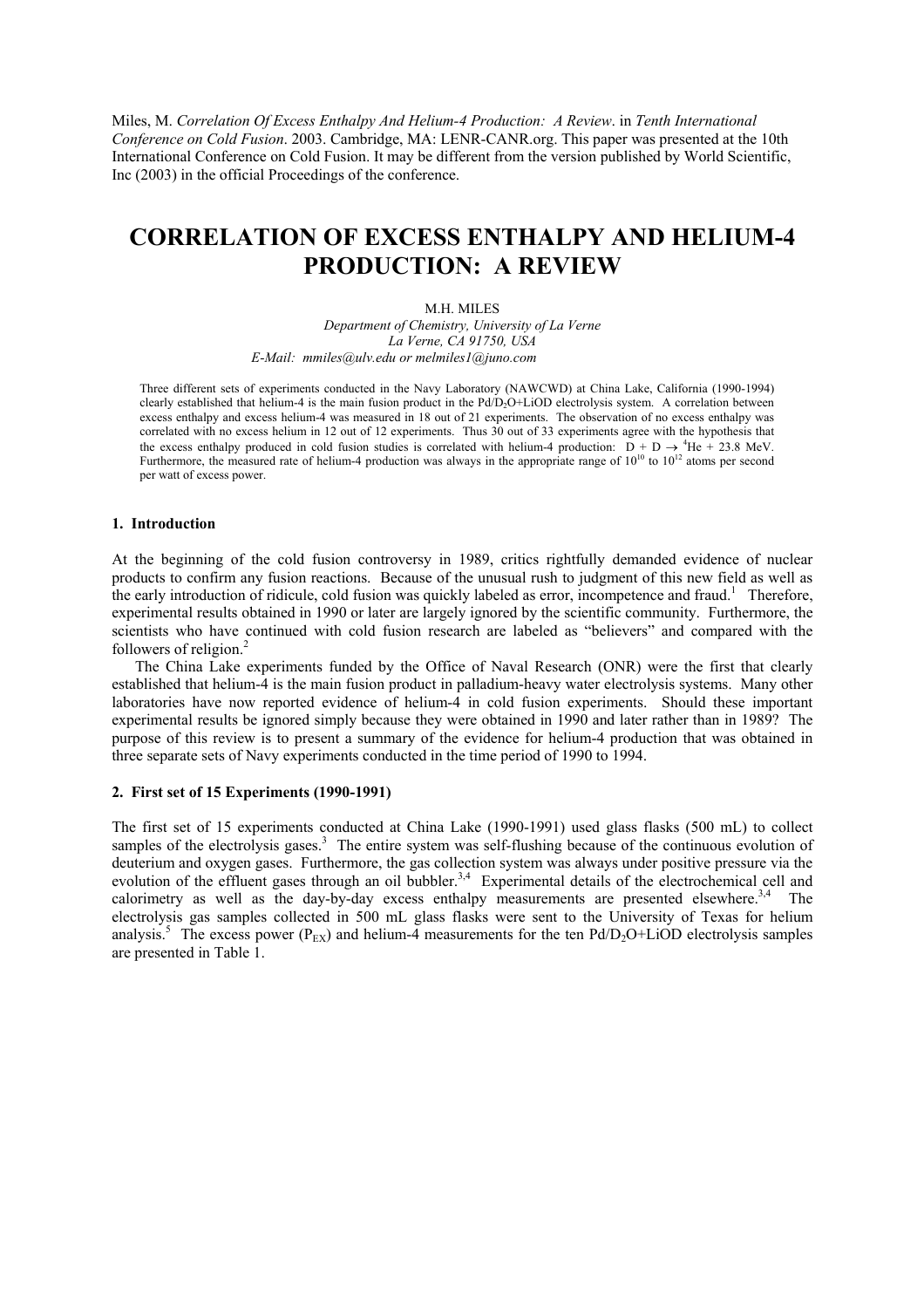| Table 1. Excess power and helium measurements for $Pd/D_2O + 0.2M$ LiOD experiments (1990). |  |
|---------------------------------------------------------------------------------------------|--|
|---------------------------------------------------------------------------------------------|--|

| Sample         | $P_{EX}$       | $P_{out}/P_{in}$ | $\overline{A}_{\text{He}}$ | $\mathrm{^4He/s}$ W |
|----------------|----------------|------------------|----------------------------|---------------------|
| (Date)         | (W)            | (X)              | (Atoms/500                 |                     |
|                |                |                  | $mL$ )                     |                     |
|                |                |                  |                            |                     |
| $12/14/90 - A$ | $0.52^{\rm a}$ | $1.20^a$         | $10^{15}$                  | $10^{12}$           |
| $10/21/90 - B$ | 0.46           | 1.27             | $10^{15}$                  | $10^{12}$           |
| $12/17/90 - A$ | $0.40^{b}$     | $1.19^{b}$       | $10^{14}$                  | $10^{11}$           |
| 11/25/90-B     | 0.36           | 1.15             | $10^{15}$                  | $10^{12}$           |
| $12/17/90 - B$ | $0.29^{b}$     | $1.11^{b}$       | $10^{13}$                  | $10^{10}$           |
| $11/20/90-A$   | 0.24           | 1.10             | $10^{14}$                  | $10^{11}$           |
| 11/27/90-A     | 0.22           | 1.09             | $10^{15}$                  | $10^{12}$           |
| 10/30/90-B     | 0.17           | 1.12             | $10^{13}$                  | $10^{10}$           |
| 10/30/90-A     | 0.14           | 1.08             | $10^{13}$                  | $10^{10}$           |
| 10/17/90-B     | 0.07           | 1.03             | $10^{13}$                  | $110^{10}$          |

<sup>a</sup> i=250 mA/cm<sup>2</sup>. All other experiments used i=200 mA/cm<sup>2</sup>

 $\overrightarrow{b}$  Possible calorimetric error due to low D<sub>2</sub>O solution level. This error was more serious for the 12/17/90-B sample and likely caused the excess power measurement to be too large.

 The helium-4 measurements at the University of Texas consisted of mass spectrometry observations of either no peaks or small, medium, and large helium-4 peaks.<sup>5</sup> There were no control samples of known helium concentrations in  $D_2 + O_2$  mixtures for comparison. Initially, a detection limit of  $8x10^{11}$  atoms of helium-4 was estimated<sup>5</sup>, but the actual detection limits were expected to be higher.<sup>4</sup> In retrospect, this initial detection limit exceeds the sensitivity of the best commercial laboratory that was later used for the detection of helium-4  $(\pm 1.0x10^{12}$  atoms or  $\pm 0.10$  ppb). Additional experiments using metal flasks showed that the mean background helium concentration in our system was  $4.4\pm0.6$  ppb or  $5.1\pm0.7\times10^{13}$  <sup>4</sup>He atoms/500 mL.<sup>6,7</sup> Therefore, in Table 1, the small, medium, and large helium-4 peaks are assigned values of  $10^{13}$ ,  $10^{14}$ , and  $10^{15}$  helium-4 atoms per 500 mL above background levels.<sup>7</sup> This assignment yields helium-4 production rates of  $10^{10}$  to  $10^{12}$ <sup>4</sup>He s<sup>-1</sup>W<sup>-1</sup>. The first sample  $(10/17/90-B)$  was taken early in the experiment before the excess enthalpy effect developed<sup>4</sup>, thus this sample acts as a control. When excess enthalpy was measured, 8 out of 9 samples showed excess helium-4. The one exception  $(12/17/90-B)$  could possibly be explained as a calorimetric error due to the unusually low level of  $D_2O$  in this cell.<sup>7</sup>

 The diffusion of atmospheric helium into the 500 mL glass flasks must be considered in this first set of experiments. Based on the measured surface area and thickness of these Pyrex flasks, the theoretical rate of atmospheric helium diffusing into the flasks is  $2.6x10^{12}$  atoms/day.<sup>6</sup> Actual experimental measurements by two different commercial laboratories yielded mean values of  $3.2x10^{12}$  atoms/day for nitrogen-filled flasks and  $2.1 \times 10^{12}$  atoms/day for flasks filled with D<sub>2</sub>+O<sub>2</sub> electrolysis gases.<sup>6</sup> Hydrogen and deuterium gases also diffuse through glass, thus it is reasonable that the outward diffusion of deuterium could somewhat slow the rate of the inward diffusion of atmospheric helium, and this was observed experimentally.<sup>4</sup> Based on the experimental diffusion rate of 2.1x10<sup>12</sup> atoms/day for glass flasks containing  $D_2+O_2$ , it would require 24 days for the diffusion of atmospheric helium into these flasks to equal the background helium level  $(5.1x10^{13}$  atoms/500 mL) for our system. Therefore, the diffusion of atmospheric helium into these glass sample flasks can be ruled out as an experimental error source. This information was not available in our earlier publications.<sup>3-5</sup>

Five additional control samples were generated using Pd/H<sub>2</sub>O+LiOH. No excess enthalpy was measured calorimetrically at China Lake and no helium-4 was detected in any of these samples by the University of Texas.<sup>3,4</sup> This provided additional evidence that contamination by atmospheric helium could be ruled out. Including the first sample (10/17/90-B, Table 1) from the Pd/D<sub>2</sub>O+LiOD study, there were a total of six samples that showed no excess helium-4 when the calorimetry measured no excess enthalpy.

### **3. Second Set of 3 Experiments (1991-1992)**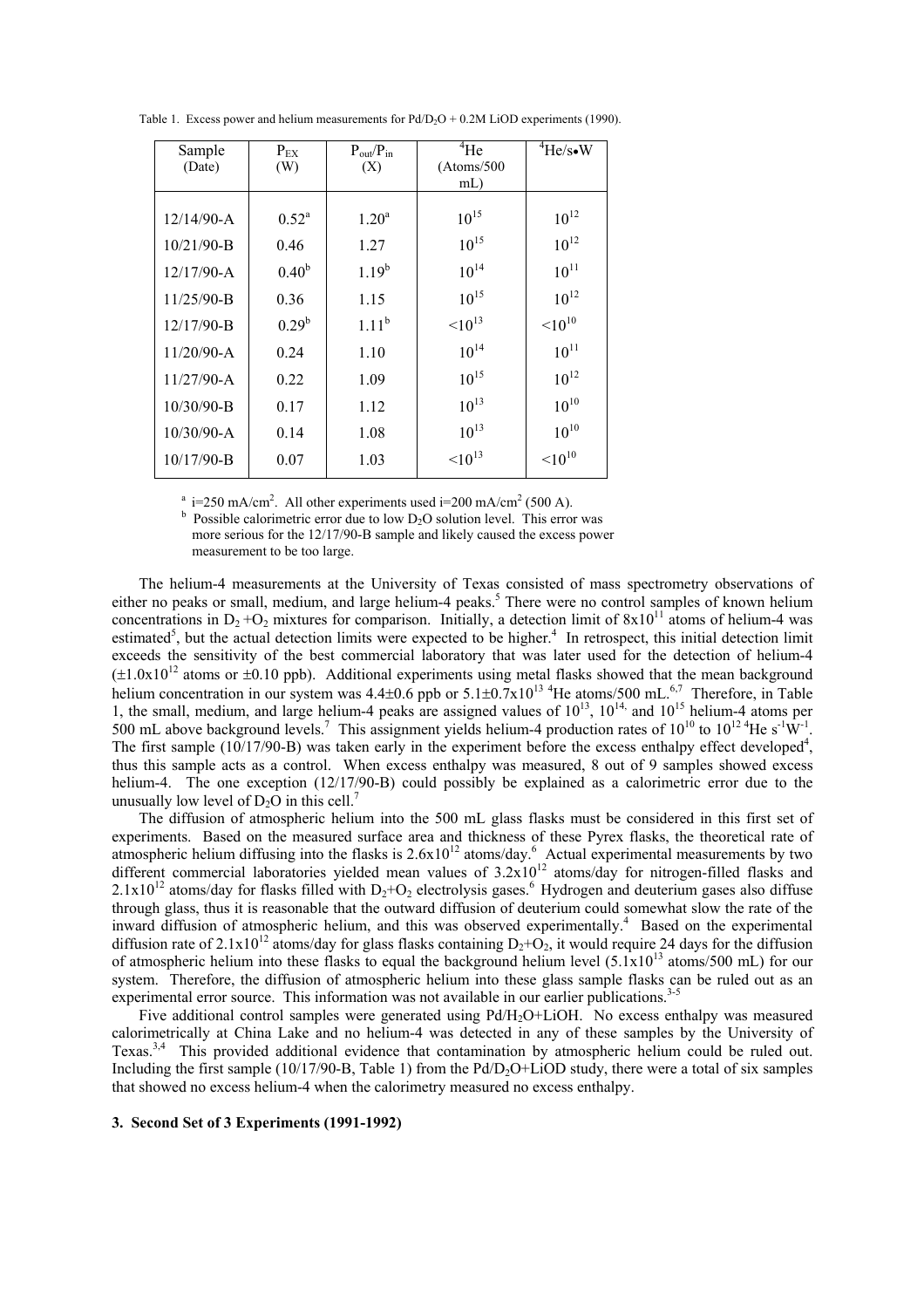Most of our experiments in 1991 failed to generate any significant anomalous effects. Late in that year, two experiments began to produce excess enthalpy. Glass flasks (500 mL) were again used to collect three electrolysis gas samples. However, these samples were sent to Rockwell International in order to obtain more accurate helium-4 measurements (±0.10 ppb). Furthermore, measurements of helium-4 for these samples were continued over a period exceeding 100 days to provide for the accurate determination of the rate of atmospheric helium diffusing into these glass flasks. The results of this study are present in Fig. 1.



Figure 1. Measurements of helium-4 by Rockwell International for three glass flasks filled with  $D_2+O_2$  from Pd/D<sub>2</sub>O electrolysis involving excess enthalpy production.

It was this same set of experiments that determined a mean rate of  $2.1x10^{12}$  atoms/day for atmospheric helium diffusing into these flasks. The three glass flasks gave individual values of  $2.10 \times 10^{12}$ ,  $2.31 \times 10^{12}$ , and  $1.82 \times 10^{12}$  atoms/day (Figure 1). As shown in Figure 1, the three lines are extrapolated to zero time to yield  $1.34\times10^{14}$ ,  $1.05\times10^{14}$  and  $0.97\times10^{14}$  He atoms per 500 mL. These values are the concentrations of helium-4 at the time when the samples were collected. Our system background level of helium-4  $(0.51 \times 10^{14} \text{ atoms}/500 \text{ mL})$ can now be subtracted to find the amount of helium-4 produced per second per watt (W) of excess power. The experimental results as well as the results of these calculations are given in Table 2. It is interesting to note in Table 2 that a Geiger-Mueller (GM) alpha-beta-gamma detector (Ludlum Model 44-7) positioned near the electrochemical cells recorded an anomalous high count (27  $\sigma$ ) during the time period when two of these samples were collected.<sup>6</sup>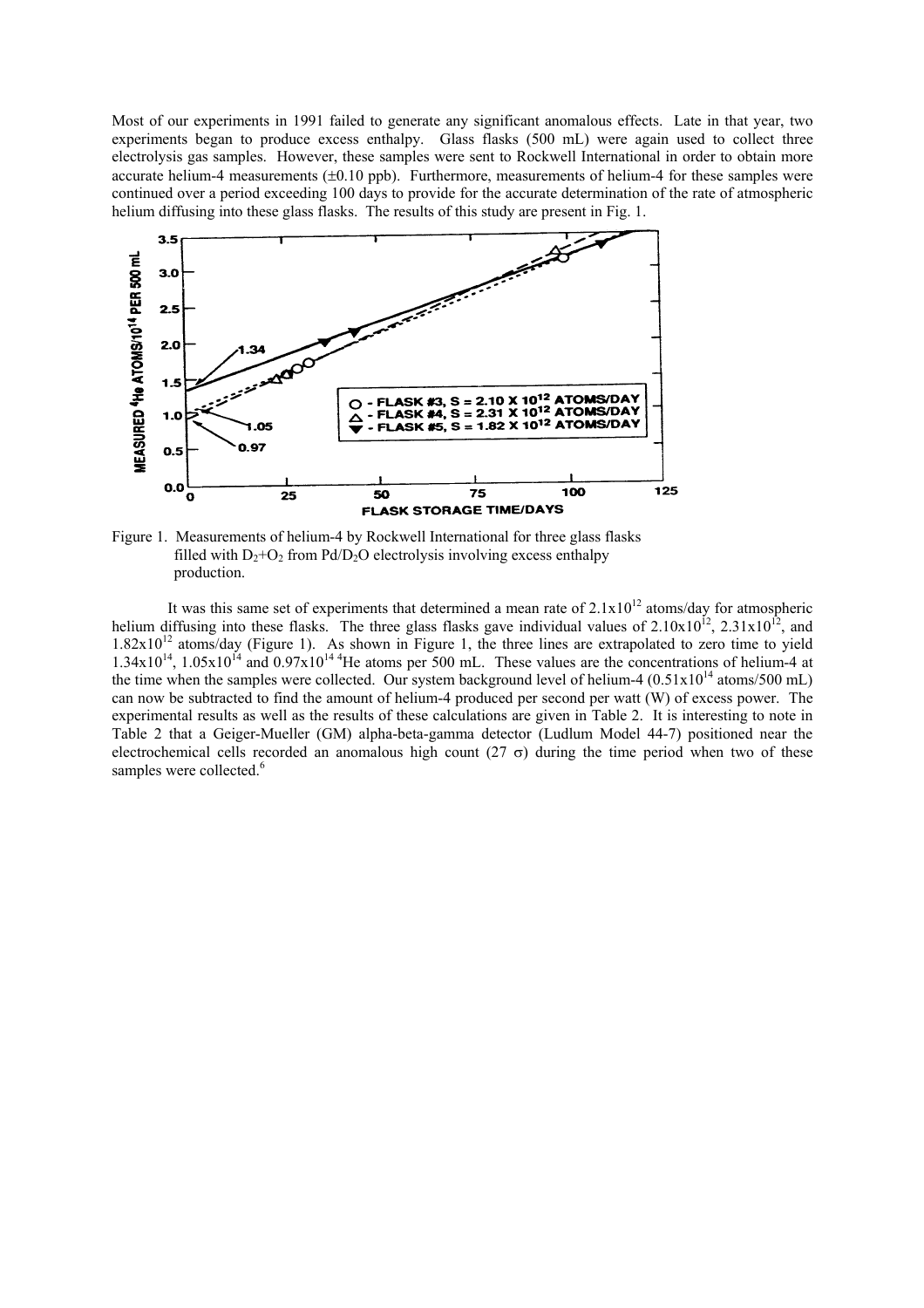| Sample                      | $P_{EX}$           | $P_{out}/P_{in}$ | $^{4}$ He <sup>a</sup> | $\mathrm{^4He/sW^b}$ |
|-----------------------------|--------------------|------------------|------------------------|----------------------|
| (Date)                      | (W)                | (X)              | $(Atoms/500$ mL)       |                      |
| $12/30/91 - B$<br>(Flask 5) | $0.100^{\circ}$    | 1.08             | $1.34 \times 10^{14}$  | $2x10^{11}$          |
| $12/30/91-A$<br>(Flask 3)   | 0.050 <sup>c</sup> | 1.02             | $1.05x10^{14}$         | $2x10^{11}$          |
| $01/03/92 - B$<br>(Flask 4) | 0.020 <sup>d</sup> | 1.01             | $0.97x10^{14}$         | $5x10^{11}$          |

Table 2. Second set of experiments yielding excess power and helium production during D<sub>2</sub>O electrolysis.

<sup>a</sup> Error range reported by Rockwell International was  $\pm 0.01 \times 10^{14}$  atoms/500

mL( $\pm 1$  σ).<br>b Corrected for a background level of 5.1x10<sup>13</sup> atoms/500 mL.<br>c I=525 mA. An anomalous GM count (27 σ) was measured during this period.<br>d I=500 mA. The GM count rate was within the normal range.

It requires 4440 s to produce 500 mL of electrolysis gases  $(D_2, O_2)$  at 525 mA for normal laboratory conditions (T=296 K, P=690 Torr) at China Lake.<sup>7</sup> Therefore, the calculation for the first sample (12/30/91-B) in Table 2 is given in Equation 1.

$$
\frac{(1.34 - 0.51)x10^{14} \text{ He atoms} / 500 \text{ mL}}{(4440 \text{ s} / 500 \text{ mL})(0.100 \text{ W})} = 1.9x10^{11} \text{ He atoms s}^{-1}W^{-1}
$$
 (1)

This sample likely represents the most accurate combination of excess power and excess helium measurements in these studies, and the result is close to the theoretical rate of  $2.6x10^{11}$  <sup>4</sup>He s<sup>-1</sup>W<sup>-1</sup> for the D+D  $\rightarrow$  <sup>4</sup>He+23.8 MeV fusion reaction.<sup>6</sup>

A closer examination of Table 2 shows that the different amounts of helium-4 reported by Rockwell International are statistically very significant. The error in these measurements of helium-4 was only  $\pm 0.01 \times 10^{14}$  atoms/500 mL ( $\pm 1$  σ), therefore the difference between the highest (1.34x10<sup>14</sup> atoms/500 mL) and the lowest  $(0.97 \times 10^{14} \text{ atoms}/500 \text{ mL})$  measurements (Table 2) is a 37  $\sigma$  effect. Furthermore, the background level of helium-4 in our system was later accurately measured as  $0.51\pm0.06\times10^{14}$  atoms/500mL.<sup>6,7</sup> Therefore, the highest level of helium-4 measured in Table 2 (1.34x10<sup>14</sup> atoms/500 mL) is statistically a 14  $\sigma$  effect above the system background i.e.  $(1.34-0.51)x10^{14}/0.06x10^{14}$ . Except perhaps for the cold fusion field, any measurements that produce even a 5 σ effect are considered to be very significant by the scientific community. During these experiments, neither Rockwell International nor the China Lake laboratory knew results of both the excess power and helium measurement until after this study was completed and all results were reported to a third party (J.J. Lagowski of the University of Texas). 6 Moreover, the background helium-4 level for our system was not determined until several years later (see Table 3).

## **4. Third Set of 15 Experiments (1993-1994)**

The final set of 15 China Lake experiments employed metal flasks to collect the electrolysis gas samples.<sup>8,9</sup> This eliminates the diffusion of any atmospheric helium into the collected gas sample sent out for analysis. For these experiments, the helium analysis was performed by the U.S. Bureau of Mines laboratory in Amarillo, Texas. A major goal of these studies was to determine the background level of helium-4 in our electrolysis system. Therefore, everything was arranged exactly as in the previous two sets of experiments except that metal flasks were used in place of the glass flasks for the collection of electrolysis gas samples. As in previous experiments, the palladium material was in the form of cylindrical rods or wires unless stated otherwise.

Table 3 presents the experimental results for six control experiments where no excess power was measured at any time over the entire duration of the study.<sup>9</sup> One experiment used  $H_2O+LiOH$  while the other five employed  $D_2O+LiOD$  solutions.

Table 3. Helium measurement in control experiments using metal flasks. No excess power was measured.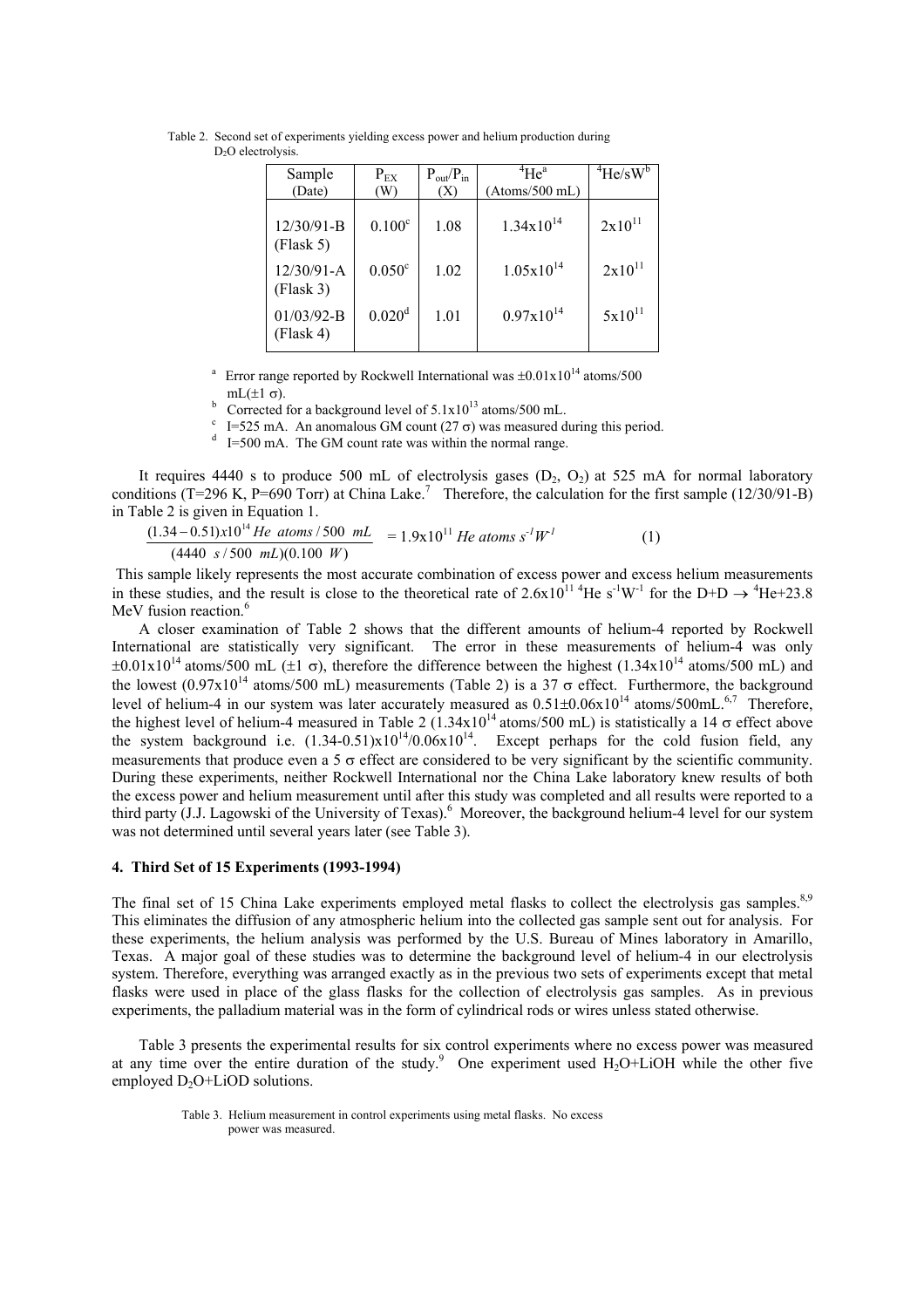| Electrode                                             | Flask/Cell       | $^{4}$ He <sup>a</sup> | $\rm ^4He$                     |
|-------------------------------------------------------|------------------|------------------------|--------------------------------|
| (Dimensions)                                          | (Date)           | (ppb)                  | $(Atoms/500$ mL)               |
| $Pd^b$<br>$(4 \text{ mm x } 1.6 \text{ cm})$          | 1/C<br>(2/24/93) | $4.8 \pm 1.1$          | $5.5x10^{13}$                  |
| $Pd-Ag^b$<br>$(4 \text{ mm x } 1.6 \text{ cm})$       | 2/D<br>(2/24/93) | $4.6 \pm 1.1$          | $5.2 \times 10^{13}$           |
| Pd <sub>p</sub><br>$(4 \text{ mm x } 1.6 \text{ cm})$ | 3/C<br>(2/28/93) | $4.9 \pm 1.1$          | $5.6x10^{13}$                  |
| $Pd-Ag^b$<br>(4mm x 1.6 cm)                           | 4/D<br>(2/28/93) | $3.4 \pm 1.1$          | $3.9x10^{13}$                  |
| $Pd^c$<br>$(1 \text{ mm x } 1.5 \text{ cm})$          | 3/C<br>(7/7/93)  | $4.5 \pm 1.5$          | $5.1x10^{13}$                  |
| $Pd^d$<br>$(4.1 \text{ mm} \times 1.9 \text{ cm})$    | 3/D<br>3/30/94   | $4.6 \pm 1.4$          | $5.2x10^{13}$                  |
| (Mean)                                                |                  | $(4.5 \pm 0.5)$        | $(5.1 \pm 0.6 \times 10^{13})$ |

<sup>a</sup> Helium analysis by U.S. Bureau of Mines, Amarillo, Texas.

 $D_2O + LiOD$  (I=500 mA).

 $\vec{H}_2O + \text{LiOH}$  (I=500 mA).

 $D_2O + LiOD$  (I=600 mA).

The experiments in Table 3 established that the mean background level of helium-4 in our system was  $5.1\pm0.6x10^{13}$  atoms/500 mL (4.5 $\pm0.5$  ppb). Theoretical calculations show that this background helium-4 is due to the diffusion of atmospheric helium through the thick rubber vacuum tubing (50 cm length) that was used to connect our electrolysis cell to the metal collection flask.<sup>9,10</sup> The diffusion of atmospheric helium through the glass components of our electrolysis cell is theoretically much too small to explain our measured background level of helium-4. The background level of helium can be reduced to 0±1 ppb when metal lines are used to replace the rubber vacuum tubing.<sup>11</sup>

Table 4 shows the results for similar experiments that produced excess power and used metal flasks to collect the electrolysis gas samples.<sup>9</sup> Details of the China Lake calorimetry that was used during this period are presented elsewhere.<sup>12</sup> The amount of helium-4 measured is higher for each study than the amount found in any of the control experiments.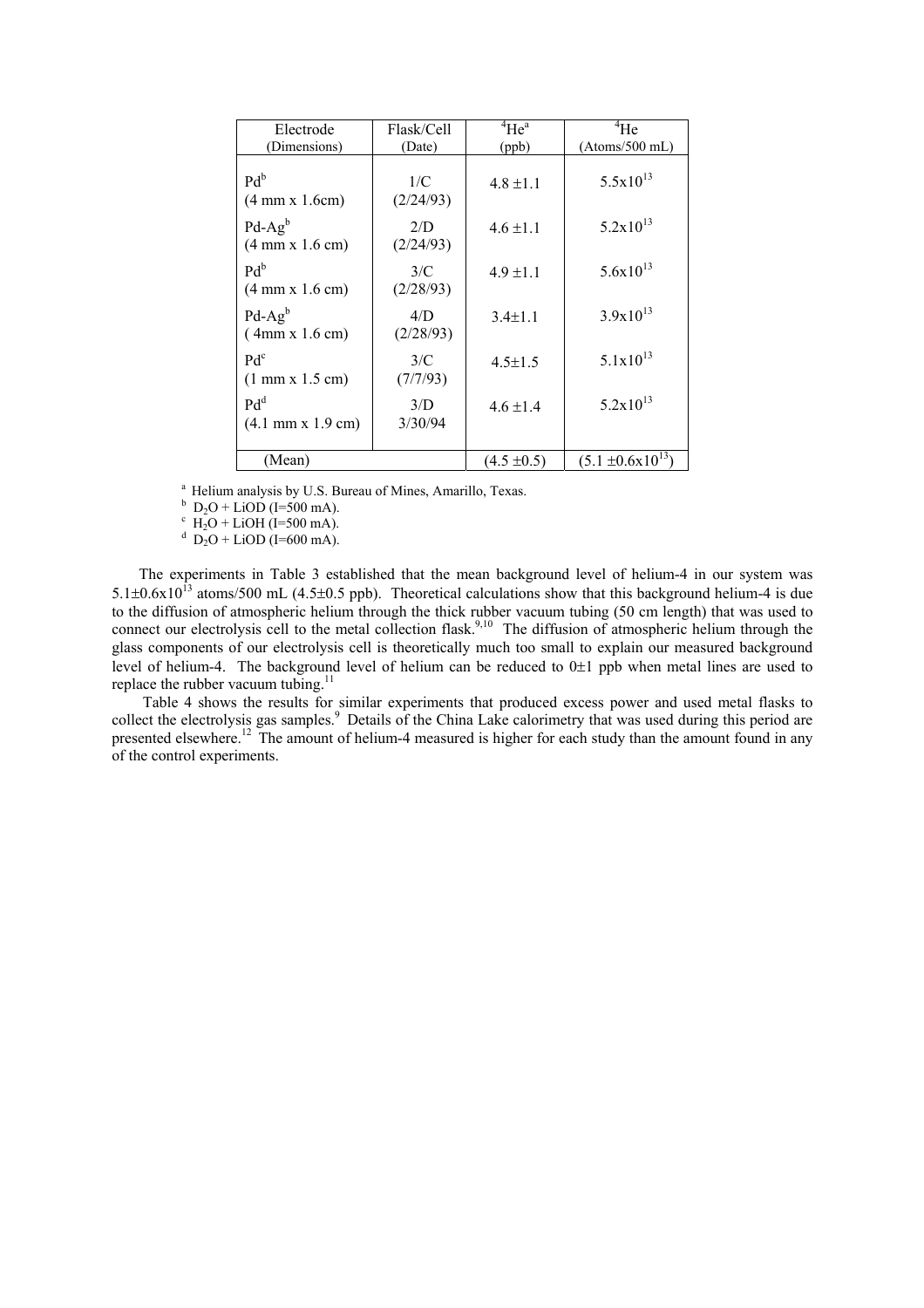| Electrode<br>(Dimensions)                                                               | Flask/Cell<br>(Date) | $P_{x}$<br>(W) | $^{4}He^{a}$<br>(ppb) | $^{4}$ He<br>(Atoms/500<br>$mL$ ) | $\mathrm{^{4}He}$ s/W <sup>b</sup> |
|-----------------------------------------------------------------------------------------|----------------------|----------------|-----------------------|-----------------------------------|------------------------------------|
| Pd Sheet <sup>c</sup><br>$(1.0 \text{ mm} \times 3.2 \text{ cm} \times 1.6 \text{ cm})$ | 3/A<br>(5/21/93)     | 0.055          | $9.0 \pm 1.1$         | $1.02x10^{14}$                    | $1.6x10^{11}$                      |
| $Pd^c$<br>$(1 \text{ mm } x \, 2.0 \text{ cm})$                                         | 4/B<br>(5/21/93)     | 0.040          | $9.7 \pm 1.1$         | $1.09x10^{14}$                    | $2.5x10^{11}$                      |
| $Pd^c$<br>$(1 \text{ mm x } 1.5 \text{ cm})$                                            | 1/C<br>(5/30/93)     | 0.040          | $7.4 \pm 1.1$         | $0.84x10^{14}$                    | $1.4x10^{11}$                      |
| $Pd^c$<br>$(2 \text{ mm x } 1.2 \text{ cm})$                                            | 2/D<br>(5/30/93)     | 0.060          | $6.7 \pm 1.1$         | $0.75x10^{14}$                    | $7.0x10^{10}$                      |
| $Pd^d$<br>$(4 \text{ mm x } 2.3 \text{ cm})$                                            | 1/A<br>(7/7/93)      | 0.030          | $5.4 \pm 1.5$         | $0.61x10^{14}$                    | $7.5x10^{10}$                      |
| $Pd^d$<br>$(6.35$ mm x 2.1 cm)                                                          | 2/A<br>(9/13/94)     | 0.070          | $7.9 \pm 1.7$         | $0.90x10^{14}$                    | $1.2x10^{11}$                      |
| $*Pd-B^d$<br>$(6 \text{ mm} \times 2.0 \text{ cm})$                                     | 3/B<br>(9/13/94)     | 0.120          | $9.4 \pm 1.8$         | $1.07x10^{14}$                    | $1.0x10^{11}$                      |

Table 4. Excess power and helium measurements for experiments using metal flasks.

<sup>a</sup> Helium analysis by U.S. Bureau of Mines, Amarillo, Texas.

<sup>b</sup> Corrected for background helium level of  $0.51 \times 10^{14}$  atoms/500 mL.

 $^{\rm c}$  D<sub>2</sub>O + LiOD (I=400 mA).

 $D_2O + LiOD (I=500 mA).$ 

\* NRL material prepared by Dr. M.A. Imam.

The rate of helium-4 production shown in Table 4 ranges from  $7.0x10^{10}$  to  $2.5x10^{11}$  atoms  $s^{-1}W^{-1}$ . As found in the previous two sets of experiments, these results are again reasonably close to the theoretical rate of  $2.6x10^{11}$  <sup>4</sup>He s<sup>-1</sup>W<sup>-1</sup> for the D+D fusion reaction. One of the samples in Table 4 that produced excess enthalpy and correlated helium-4 production was the novel Pd-B material made by Dr. Imam at the Naval Research Laboratory  $(NRL)$ .<sup>13</sup> This material has produced excess enthalpy in nearly every experiment, and extensive calorimetric measurements have been reported. 14-20

 There were two measurements using metal flasks for collecting electrolysis gas samples that produced excess power but showed no excess helium-4.<sup>9</sup> Both measurements involved a cell that used a Pd-Ce alloy cathode. These two measurements recorded 0.17 and 0.30 W of excess power but only 4.6±1.4 and 4.7±1.3 ppb of helium-4, respectively, in the electrolysis gas samples. If experimental error is ruled out, then it may be speculated that either the Pd-Ce alloy involves a different fusion reaction or that the helium atoms produced remained trapped in the Pd-Ce electrode.<sup>9</sup>

 In summary, the final set of China Lake experiments employed metal flasks to collect the electrolysis gas samples. When excess enthalpy was measured, 7 out of 9 samples registered excess helium-4 production (Table 4). When no excess heat was present, all 6 samples showed no excess helium-4 (Table 3).

## **5. Discussion**

The results of these three sets of experiments established that most of the helium-4 produced in the fusion reaction is released to the electrolysis gas stream. This suggests that the D+D fusion reaction either occurs at or near the electrode surface or that the heavily deuterided palladium somehow allows the helium-4 to readily escape from the bulk material. Assuming that  ${}^{2}D + {}^{2}D \rightarrow {}^{4}He + 23.8$  MeV is the fusion reaction and that all of helium-4 produced escapes to the electrolysis gas stream, then the theoretical relationship between the excess power and the helium concentration in the gas sample can be calculated. Results for these calculations are shown in Table 5 for a typical electrolysis current of 500 mA.

Table 5. Theoretical relationship between excess power and the helium-4 concentration in the electrolysis gases. The magnitude of experimental error is also presented.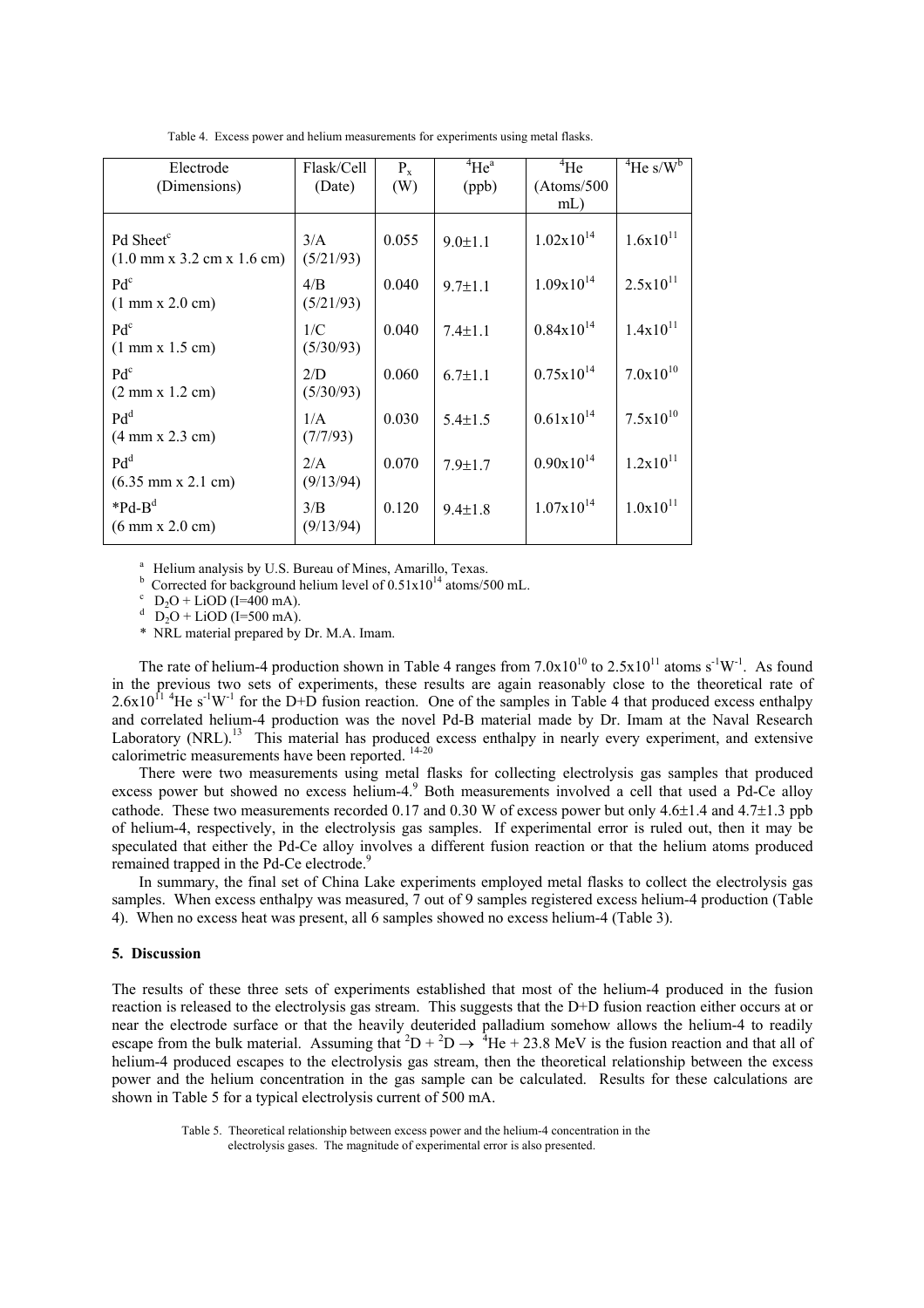| $P_{x}$ | $\rm ^4He^a$ | $\rm ^4He$            | $\rm ^4He$         | Calorimetric         |
|---------|--------------|-----------------------|--------------------|----------------------|
| (W)     | (ppb)        | (Atoms/500            | Error <sup>b</sup> | Error <sup>c</sup> % |
|         |              | $mL$ )                | $\%$               |                      |
|         |              |                       |                    |                      |
| 0.020   | 2.2          | $2.55x10^{13}$        | 45                 | 100                  |
| 0.050   | 5.6          | $6.38 \times 10^{13}$ | 18                 | 40                   |
| 0.100   | 11.2         | $1.28x10^{14}$        | 8.9                | 20                   |
| 0.200   | 22.4         | $2.55 \times 10^{14}$ | 4.5                | 10                   |
| 0.500   | 56.0         | $6.38x10^{14}$        | 1.8                | 4                    |
| 1.000   | 112.0        | $1.28 \times 10^{15}$ | 0.89               | 2                    |
| 10.000  | 1112.0       | $1.28x10^{16}$        | 0.089              | 0.2                  |

<sup>a</sup> For I=500 mA assuming <sup>2</sup>D + <sup>2</sup>D  $\rightarrow$  <sup>4</sup>He+23.8 MeV.

b For  $\pm 1.0$  ppb error.

 $\cdot$  For  $\pm 0.020$  W error.

NOTE: N. Lewis (Cal Tech) and D. Albagli (MIT) reported gas-phase helium-4 detection limits of 1000 ppb (1 ppm).

 The excess power measurements in the China Lake experiments ranged from 0.52 W to 0.020 W (Tables 1, 2, 4). Larger excess power effects would be helpful, but the fact that increasing the temperature increases the excess power (positive feedback) was not known at the time of these experiments.<sup>14-21</sup> Furthermore, the China Lake calorimetry was not designed to operate at higher temperatures. Future studies of helium-4 production at higher temperatures are desirable that use the Fleischmann-Pons Dewar calorimetry where the calorimetric error is less than  $\pm 0.001$  W.<sup>14,15,22</sup> It should be noted that two prominent studies in 1989 reported evidence against any helium-4 in the gas phase while using a detection limit of 1000 ppb (Table 5). An excess power of nearly 10 W would be required before such instruments would detect any helium-4 production (Table 5). Ten watts of excess power would drive many cold fusion calorimetric cells to boiling.

Combining the three different sets of China Lake experiments (Tables 1, 2, 4) shows a correlation between the measurements of excess enthalpy and excess helium-4 in 18 out of 21 experiments. The three exceptions are the two studies involving the Pd-Ce alloy and an experiment with a possible calorimetric error due to an unusually low  $D_2O$  level (Table 1, sample  $12/17/90-B$ ). There were also twelve studies where no excess enthalpy was measured by the calorimetry (Table 3 plus six control studies in the first set of experiments). When no excess enthalpy was measured, 12 out of the 12 experiments produced no excess helium-4. Thus 30 out of 33 experiments conducted in the Navy laboratory at China Lake agree with the hypothesis that the excess enthalpy in cold fusion experiments is correlated with helium-4 production. An exact statistical treatment shows that the probability is only one in 750,000 that the China Lake set of heat and helium measurements could be this well correlated due to random experimental errors.<sup>9</sup> Furthermore, the rate of helium-4 production was always in the appropriate range of  $10^{10}$  to  $10^{12}$  atoms per second per watt of excess power for all three sets of experiments. These results stand as solid evidence that the main process producing excess enthalpy in the  $Pd/D<sub>2</sub>O+LiOD$  electrolysis system is D+D fusion with helium-4 as the major product.

Many other research groups have now reported evidence of helium-4 production in cold fusion experiments.<sup>1</sup> These groups include Bockris et al<sup>23</sup>, Liaw et al<sup>24</sup>, and McKubre<sup>25</sup>. An important recent study in Italy suggests that the measurement of helium-4 can even replace the calorimetry as the most accurate measurement of the excess enthalpy.<sup>26</sup>

The D+D fusion reaction offers a solution to the world's energy need and the eventual shortage of oil and other chemical fuels. A simple calculation shows that there are sufficient deuterium atoms  $(10^{43})$  in the oceans of the world to provide for the present energy needs of the world's population for more than one billion years.

### **6. Summary**

The Navy experiments conducted in the laboratory at China Lake, California were the first to clearly establish that helium-4 is the main fusion product in the  $Pd/D<sub>2</sub>O+LiOD$  electrolysis system. The first set of experiments was conducted in 1990. Two additional sets of Navy experiments verified the first study and provided convincing evidence that the excess enthalpy in cold fusion experiments is correlated with the D+D  $\rightarrow$  <sup>4</sup>He + 23.8 MeV fusion reaction. These results for helium-4 production have now been substantiated by many other research groups.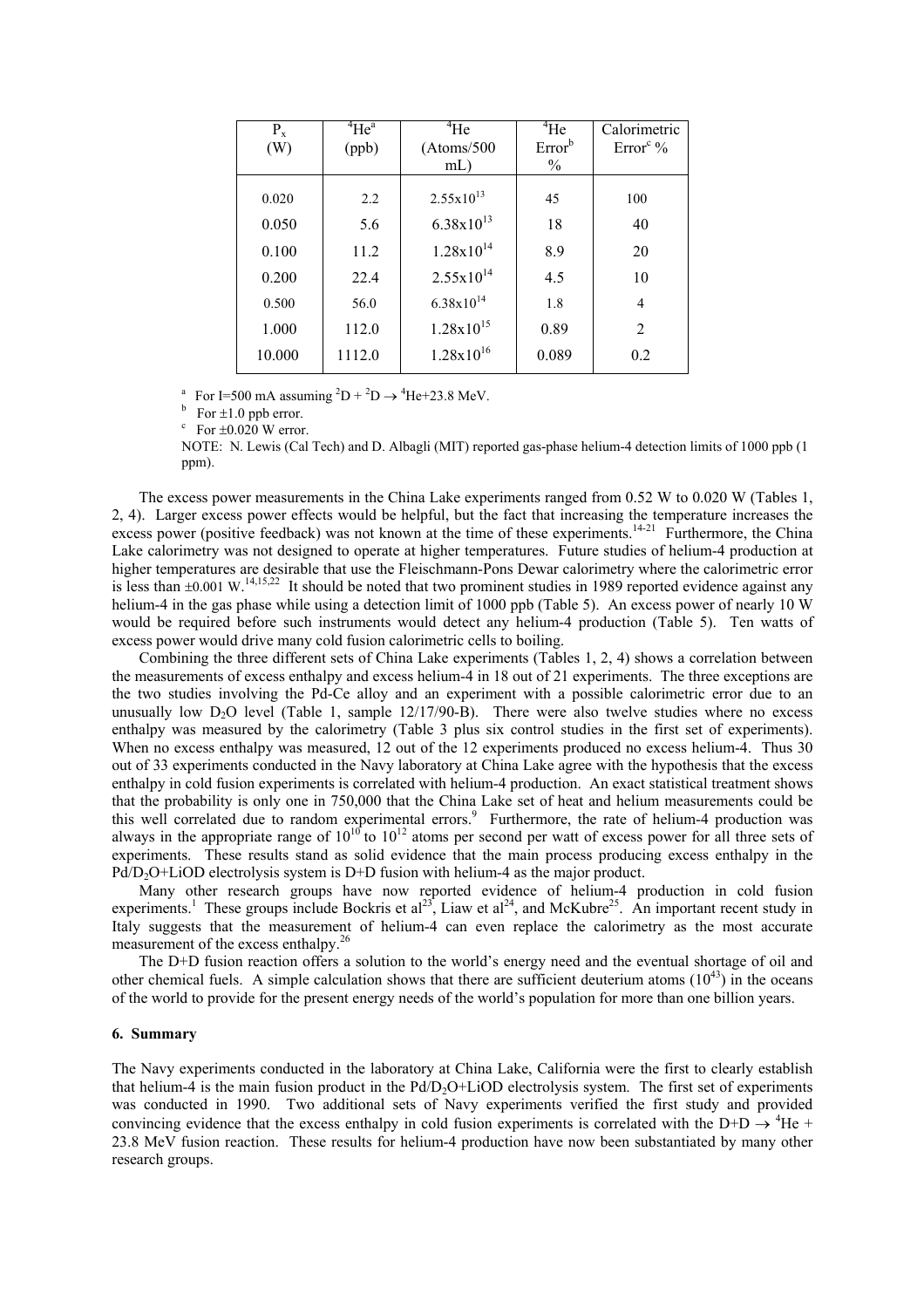#### **References**

- 1. C.G. Beaudette, "Excess Heat: Why Cold Fusion Research Prevailed", 2<sup>nd</sup> Edition, Oak Grove Press (ISBN 0-9678548-3-0), South Bristol, Maine, 2002.
- 2. S.K. Ritter, *Chem. Eng. News*, **81**, No. 34, p. 33 (2003).
- 3. M.H. Miles, B.F. Bush, G.S. Ostrom, and J.J. Lagowski in "The Science of Cold Fusion", ICCF-2 Proceedings, T. Bressani, E. Del Giudice and G. Preparata, Editors, Italian Physical Society, pp. 363- 372 (1991).
- 4. M.H. Miles, R.A. Hollins, B.F. Bush, J.J. Lagowski, and R.E. Miles, *J. Electrochem. Soc.,* **346**, 99 (1993).
- 5. M.H. Miles, G.S. Ostrom, B.F. Bush, and J.J. Lagowski, *J, Electrochem. Soc*., **304**, 271 (1991).
- 6. M.H. Miles, B.F. Bush, and J. J. Lagowski, *Fusion Technol.,* **25**, 478 (1994).
- 7. M.H. Miles, *J. Phys. Chem. B*, **102**, 3642 1998)
- 8. M.H. Miles, K.B. Johnson, and M.A. Imam in "Progress in New Hydrogen Energy", ICCF-6 Proceedings, M.Okamoto, Editor, Vol. 1, pp. 20-28 (1996).
- 9. M.H. Miles, B.F. Bush, and K.B. Johnson, Anomalous Effects in Deuterated Systems", NAWCWPNS TP 8302, 98 pp., September 1996.
- 10. M.H. Miles and B.F. Bush, *Trans. Fusion Technol.,* **26**, 156 (1994).
- 11. B.F. Bush, private communication. See also ICCF-7 Proceedings p. 42, 1998.
- 12. M.H. Miles, B.F. Bush, and D.E. Stilwell, *J. Phys. Chem*., **98**, 1948 (1994).
- 13. B. Daviss, *New Scientist*, **177**, No. 2388, 36 (2003).
- 14. M.H. Miles, M. Fleischmann, and M.A. Imam, "Calorimetric Analysis of a Heavy Water Electrolysis Experiment Using a Pd-B Alloy Cathode", NRL/MR/6320—01-8526, 155 pp., March 26, 2001.
- 15. S. Szpak, P.A. Mosier-Boss, M.H. Miles, M.A. Imam, and M. Fleischmann in "Thermal and nuclear Aspects of the Pd/D2O System", Vol. 1, S. Szpak and P.A. Mosier-Boss, Editors, Technical Report 1862, pp. 31-89, February 2002.
- 16. M.H. Miles in "Conference Proceedings ICCF-8", Vol. 70, F. Scaramuzzi, Editor, Italian Physical Society (ISBN 88-7794-256-8), pp. 97-104, May 2000.
- 17. M.H. Miles, M.A. Imam, and M. Fleischmann in "Conference Proceedings, ICCF-8", Vol. 70, F. Scaramuzzi, Editor, Italian Physical Society (ISBN 88-7794-256-8), pp. 105-119, May 2000.
- 18. M.H. Miles, M.A. Imam, and M. Fleischmann in "Energy and Electrochemical Processes For a Cleaner Environment", C. Comninellis, M. Doyle, and J. Winnick, Editors, Proceedings Volume 2001-23, The Electrochemical Society (ISBN 1-56677-356-3), Pennington, NJ, 2001.
- 19. M.H. Miles, M.A. Imam, and M. Fleischmann in "Batteries and Supercapacitors", G.A. Nazri, E. Takeuchi, R. Koetz, and B. Scrosati, Editors, Proceedings Volume 2001-21, The Electrochemical Society (ISBN 1-56677-354-7), Pennington, NJ, 2003
- 20. M.H. Miles, M.A. Imam, and M. Fleischmann in "ICCF-10 Proceedings", 2003 (in press).